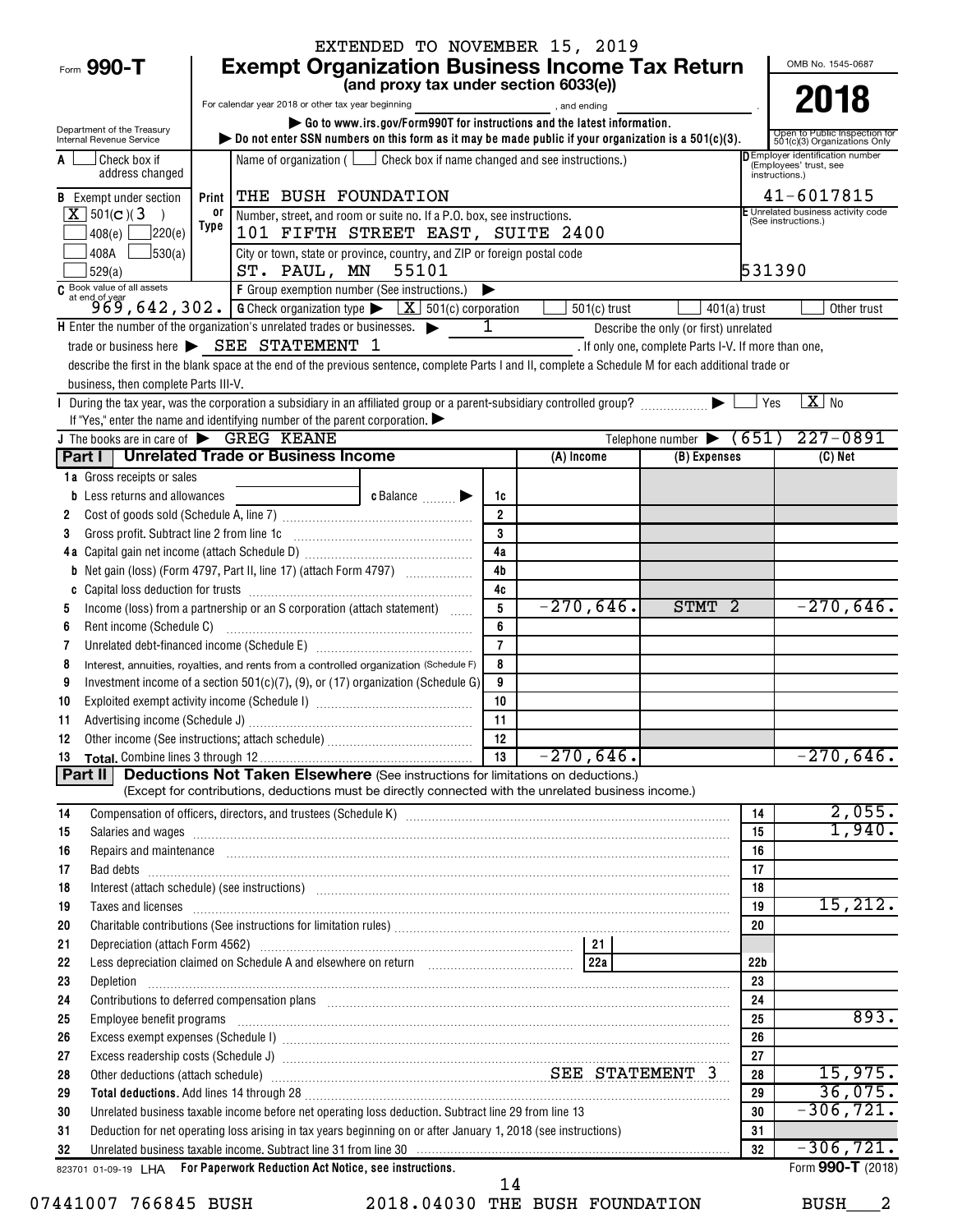| Form 990-T (2018) |                            | THE BUSH FOUNDATION                                                                                                                                                                                                            |                                |                             |            |               | 41-6017815 | Page 2                                                                |
|-------------------|----------------------------|--------------------------------------------------------------------------------------------------------------------------------------------------------------------------------------------------------------------------------|--------------------------------|-----------------------------|------------|---------------|------------|-----------------------------------------------------------------------|
| Part III          |                            | <b>Total Unrelated Business Taxable Income</b>                                                                                                                                                                                 |                                |                             |            |               |            |                                                                       |
| 33                |                            | Total of unrelated business taxable income computed from all unrelated trades or businesses (see instructions)                                                                                                                 |                                |                             |            |               | 33         | $-306, 721.$                                                          |
| 34                |                            | Amounts paid for disallowed fringes [11] Amount of the contract of the state of the state of the state of the state of the state of the state of the state of the state of the state of the state of the state of the state of |                                |                             |            |               | 34         | 50, 141.                                                              |
| 35                |                            |                                                                                                                                                                                                                                |                                |                             |            |               | 35         |                                                                       |
| 36                |                            | Total of unrelated business taxable income before specific deduction. Subtract line 35 from the sum of                                                                                                                         |                                |                             |            |               |            |                                                                       |
|                   |                            | lines 33 and 34                                                                                                                                                                                                                | 36                             | $-256,580.$                 |            |               |            |                                                                       |
| 37                |                            |                                                                                                                                                                                                                                |                                |                             |            |               | 37         | 1,000.                                                                |
| 38                |                            | Unrelated business taxable income. Subtract line 37 from line 36. If line 37 is greater than line 36,                                                                                                                          |                                |                             |            |               |            |                                                                       |
|                   |                            |                                                                                                                                                                                                                                |                                |                             |            |               | 38         | $-256,580.$                                                           |
|                   |                            | Part IV Tax Computation                                                                                                                                                                                                        |                                |                             |            |               |            |                                                                       |
| 39                |                            |                                                                                                                                                                                                                                |                                |                             |            |               | ▶<br>39    | $\overline{0}$ .                                                      |
| 40                |                            | Trusts Taxable at Trust Rates. See instructions for tax computation. Income tax on the amount on line 38 from:                                                                                                                 |                                |                             |            |               |            |                                                                       |
|                   |                            |                                                                                                                                                                                                                                |                                |                             |            |               | 40<br>▶    |                                                                       |
| 41                |                            | <b>Proxy tax.</b> See instructions <b>constructions b</b>                                                                                                                                                                      |                                |                             |            |               | 41         |                                                                       |
| 42                |                            |                                                                                                                                                                                                                                |                                |                             |            |               | 42         |                                                                       |
| 43                |                            | Alternative minimum tax (trusts only) [11] matter control and the control of the state of the state of the state only                                                                                                          |                                |                             |            |               | 43         |                                                                       |
| 44                |                            | Tax on Noncompliant Facility Income. See instructions [11] Martin Martin Martin Martin Martin Martin Martin Ma                                                                                                                 |                                |                             |            |               | 44         | $\overline{0}$ .                                                      |
|                   |                            | Part V   Tax and Payments                                                                                                                                                                                                      |                                |                             |            |               |            |                                                                       |
|                   |                            |                                                                                                                                                                                                                                |                                |                             | 45a        |               |            |                                                                       |
|                   |                            | 45a Foreign tax credit (corporations attach Form 1118; trusts attach Form 1116)                                                                                                                                                |                                |                             | 45b        |               |            |                                                                       |
|                   |                            |                                                                                                                                                                                                                                |                                |                             |            |               |            |                                                                       |
| C                 |                            | General business credit. Attach Form 3800 [11] [11] Contract the substitution of the set of the set of the set of the set of the set of the set of the set of the set of the set of the set of the set of the set of the set o |                                |                             | 45с        |               |            |                                                                       |
|                   |                            |                                                                                                                                                                                                                                |                                |                             | 45d        |               |            |                                                                       |
|                   |                            |                                                                                                                                                                                                                                |                                |                             |            |               | 45c        |                                                                       |
| 46                |                            | Subtract line 45e from line 44                                                                                                                                                                                                 |                                |                             |            |               | 46         | $\overline{0}$ .                                                      |
| 47                |                            | Other taxes. Check if from: Form 4255 Form 8611 Form 8697 Form 8866 Obther (attach schedule)                                                                                                                                   |                                |                             |            |               | 47         | $\overline{0}$ .                                                      |
| 48                |                            |                                                                                                                                                                                                                                |                                |                             |            |               | 48         | $\overline{0}$ .                                                      |
| 49                |                            |                                                                                                                                                                                                                                |                                |                             |            |               | 49         |                                                                       |
|                   |                            |                                                                                                                                                                                                                                |                                |                             | 50a        | 205,737.      |            |                                                                       |
|                   |                            |                                                                                                                                                                                                                                |                                |                             | 50b        |               |            |                                                                       |
|                   |                            |                                                                                                                                                                                                                                |                                |                             | 50c        |               |            |                                                                       |
|                   |                            | d Foreign organizations: Tax paid or withheld at source (see instructions) [                                                                                                                                                   |                                |                             | 50d        |               |            |                                                                       |
|                   |                            |                                                                                                                                                                                                                                |                                |                             | <b>50e</b> |               |            |                                                                       |
|                   |                            |                                                                                                                                                                                                                                |                                |                             | 50f        |               |            |                                                                       |
|                   |                            | <b>g</b> Other credits, adjustments, and payments: $\Box$                                                                                                                                                                      | Form 2439                      |                             |            |               |            |                                                                       |
|                   |                            | Form 4136                                                                                                                                                                                                                      | Other                          | Total $\blacktriangleright$ | 50g        |               |            |                                                                       |
| 51                |                            |                                                                                                                                                                                                                                |                                |                             |            |               | 51         | 205,737.                                                              |
|                   |                            |                                                                                                                                                                                                                                |                                |                             |            |               | 52         |                                                                       |
| 53                |                            | Tax due. If line 51 is less than the total of lines 48, 49, and 52, enter amount owed <i>manumeral infine 51</i> is less than the total of lines 48, 49, and 52, enter amount owed                                             |                                |                             |            |               | 53         |                                                                       |
| 54                |                            | Overpayment. If line 51 is larger than the total of lines 48, 49, and 52, enter amount overpaid                                                                                                                                |                                |                             |            |               | 54         | 205, 737.                                                             |
| 55                |                            | Enter the amount of line 54 you want: Credited to 2019 estimated tax                                                                                                                                                           |                                |                             | 205, 737.  | Refunded      | 55         | $\overline{0}$ .                                                      |
| Part VI           |                            | <b>Statements Regarding Certain Activities and Other Information (see instructions)</b>                                                                                                                                        |                                |                             |            |               |            |                                                                       |
| 56                |                            | At any time during the 2018 calendar year, did the organization have an interest in or a signature or other authority                                                                                                          |                                |                             |            |               |            | Yes<br>No                                                             |
|                   |                            | over a financial account (bank, securities, or other) in a foreign country? If "Yes," the organization may have to file                                                                                                        |                                |                             |            |               |            |                                                                       |
|                   |                            | FinCEN Form 114, Report of Foreign Bank and Financial Accounts. If "Yes," enter the name of the foreign country                                                                                                                |                                |                             |            |               |            |                                                                       |
|                   | here $\blacktriangleright$ |                                                                                                                                                                                                                                |                                |                             |            |               |            | х                                                                     |
| 57                |                            | During the tax year, did the organization receive a distribution from, or was it the grantor of, or transferor to, a foreign trust?                                                                                            |                                |                             |            |               |            | $\overline{\mathtt{x}}$                                               |
|                   |                            | If "Yes," see instructions for other forms the organization may have to file.                                                                                                                                                  |                                |                             |            |               |            |                                                                       |
| 58                |                            | Enter the amount of tax-exempt interest received or accrued during the tax year $\triangleright$ \$                                                                                                                            |                                |                             |            |               |            |                                                                       |
|                   |                            | Under penalties of perjury, I declare that I have examined this return, including accompanying schedules and statements, and to the best of my knowledge and belief, it is true,                                               |                                |                             |            |               |            |                                                                       |
| Sign              |                            | correct, and complete. Declaration of preparer (other than taxpayer) is based on all information of which preparer has any knowledge.                                                                                          |                                |                             |            |               |            |                                                                       |
| Here              |                            |                                                                                                                                                                                                                                |                                | CFO                         |            |               |            | May the IRS discuss this return with<br>the preparer shown below (see |
|                   |                            | Signature of officer                                                                                                                                                                                                           | Date                           | Title                       |            |               |            | instructions)? $\mid X \mid Yes$                                      |
|                   |                            | Print/Type preparer's name                                                                                                                                                                                                     | Preparer's signature           |                             | Date       | Check         | PTIN<br>if | No                                                                    |
|                   |                            |                                                                                                                                                                                                                                |                                |                             |            | self-employed |            |                                                                       |
| Paid              |                            | <b>GEORGIA AKINS</b>                                                                                                                                                                                                           |                                |                             |            |               |            | P00950359                                                             |
| Preparer          |                            | Firm's name FAKINS HENKE AND COMPANY                                                                                                                                                                                           |                                |                             |            | Firm's EIN    |            | $46 - 3220328$                                                        |
| <b>Use Only</b>   |                            |                                                                                                                                                                                                                                | 600 INWOOD AVENUE NORTH,       | <b>SUITE</b>                | 160        |               |            |                                                                       |
|                   |                            | Firm's address > OAKDALE, MN 55128                                                                                                                                                                                             |                                |                             |            |               |            | Phone no. 651-636-3806                                                |
| 823711 01-09-19   |                            |                                                                                                                                                                                                                                |                                |                             |            |               |            | Form 990-T (2018)                                                     |
|                   |                            |                                                                                                                                                                                                                                |                                | 15                          |            |               |            |                                                                       |
|                   |                            | 07441007 766845 BUSH                                                                                                                                                                                                           | 2018.04030 THE BUSH FOUNDATION |                             |            |               |            | <b>BUSH</b>                                                           |
|                   |                            |                                                                                                                                                                                                                                |                                |                             |            |               |            |                                                                       |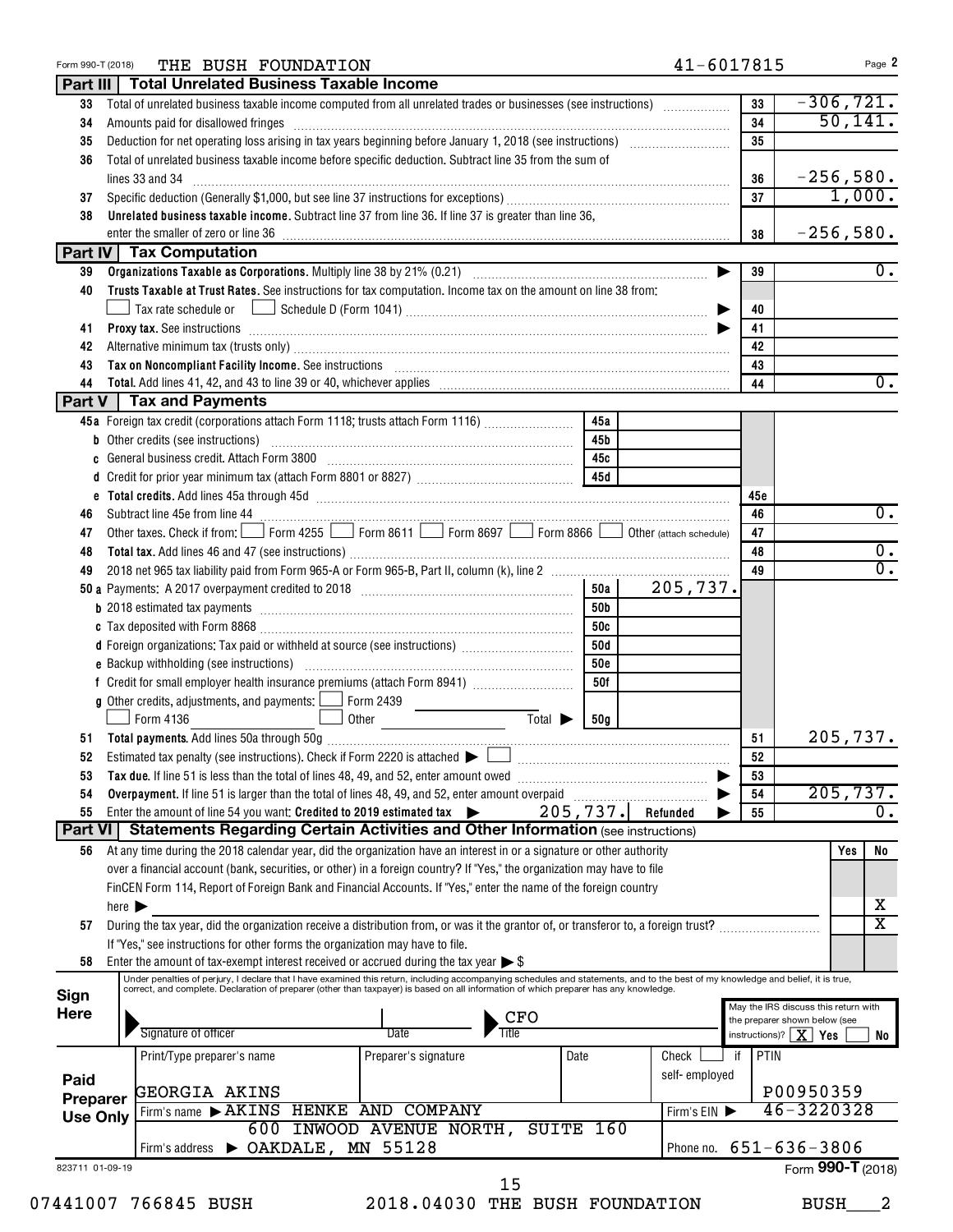## Form 990-T (2018)  $\bf{THE}$   $\bf{BUSH}$   $\bf{FOUNDATION}$  and  $\bf{A1-6017815}$  and  $\bf{Page}$

| <b>Schedule A - Cost of Goods Sold.</b> Enter method of inventory valuation $\triangleright$ N/A                                                                                                         |                                                                                                                                                     |                                    |                                               |                                                                                                    |                                                                                                     |                                                                                  |                   |                                                          |               |    |  |  |  |
|----------------------------------------------------------------------------------------------------------------------------------------------------------------------------------------------------------|-----------------------------------------------------------------------------------------------------------------------------------------------------|------------------------------------|-----------------------------------------------|----------------------------------------------------------------------------------------------------|-----------------------------------------------------------------------------------------------------|----------------------------------------------------------------------------------|-------------------|----------------------------------------------------------|---------------|----|--|--|--|
| Inventory at beginning of year<br>1                                                                                                                                                                      | 1                                                                                                                                                   |                                    |                                               |                                                                                                    |                                                                                                     |                                                                                  | 6                 |                                                          |               |    |  |  |  |
| 2                                                                                                                                                                                                        | $\overline{2}$                                                                                                                                      |                                    |                                               | 7 Cost of goods sold. Subtract line 6                                                              |                                                                                                     |                                                                                  |                   |                                                          |               |    |  |  |  |
| 3                                                                                                                                                                                                        | 3                                                                                                                                                   |                                    | from line 5. Enter here and in Part I.        |                                                                                                    |                                                                                                     |                                                                                  |                   |                                                          |               |    |  |  |  |
| 4a Additional section 263A costs                                                                                                                                                                         |                                                                                                                                                     |                                    | 7                                             |                                                                                                    |                                                                                                     |                                                                                  |                   |                                                          |               |    |  |  |  |
|                                                                                                                                                                                                          | 4a                                                                                                                                                  |                                    | 8                                             |                                                                                                    |                                                                                                     |                                                                                  |                   |                                                          | Yes           | No |  |  |  |
| (attach schedule)<br><b>b</b> Other costs (attach schedule)                                                                                                                                              | 4b                                                                                                                                                  |                                    |                                               |                                                                                                    | Do the rules of section 263A (with respect to<br>property produced or acquired for resale) apply to |                                                                                  |                   |                                                          |               |    |  |  |  |
| 5 Total. Add lines 1 through 4b                                                                                                                                                                          | 5                                                                                                                                                   |                                    |                                               |                                                                                                    |                                                                                                     |                                                                                  |                   |                                                          |               |    |  |  |  |
| Schedule C - Rent Income (From Real Property and Personal Property Leased With Real Property)                                                                                                            |                                                                                                                                                     |                                    |                                               |                                                                                                    |                                                                                                     |                                                                                  |                   |                                                          |               |    |  |  |  |
| (see instructions)                                                                                                                                                                                       |                                                                                                                                                     |                                    |                                               |                                                                                                    |                                                                                                     |                                                                                  |                   |                                                          |               |    |  |  |  |
|                                                                                                                                                                                                          |                                                                                                                                                     |                                    |                                               |                                                                                                    |                                                                                                     |                                                                                  |                   |                                                          |               |    |  |  |  |
| 1. Description of property                                                                                                                                                                               |                                                                                                                                                     |                                    |                                               |                                                                                                    |                                                                                                     |                                                                                  |                   |                                                          |               |    |  |  |  |
| (1)                                                                                                                                                                                                      |                                                                                                                                                     |                                    |                                               |                                                                                                    |                                                                                                     |                                                                                  |                   |                                                          |               |    |  |  |  |
| (2)                                                                                                                                                                                                      |                                                                                                                                                     |                                    |                                               |                                                                                                    |                                                                                                     |                                                                                  |                   |                                                          |               |    |  |  |  |
| (3)                                                                                                                                                                                                      |                                                                                                                                                     |                                    |                                               |                                                                                                    |                                                                                                     |                                                                                  |                   |                                                          |               |    |  |  |  |
| (4)                                                                                                                                                                                                      |                                                                                                                                                     |                                    |                                               |                                                                                                    |                                                                                                     |                                                                                  |                   |                                                          |               |    |  |  |  |
|                                                                                                                                                                                                          | 2.                                                                                                                                                  | Rent received or accrued           |                                               |                                                                                                    |                                                                                                     |                                                                                  |                   |                                                          |               |    |  |  |  |
| (a) From personal property (if the percentage of<br>rent for personal property is more than<br>10% but not more than 50%)                                                                                | (b) From real and personal property (if the percentage<br>of rent for personal property exceeds 50% or if<br>the rent is based on profit or income) |                                    |                                               | $3(a)$ Deductions directly connected with the income in<br>columns 2(a) and 2(b) (attach schedule) |                                                                                                     |                                                                                  |                   |                                                          |               |    |  |  |  |
| (1)                                                                                                                                                                                                      |                                                                                                                                                     |                                    |                                               |                                                                                                    |                                                                                                     |                                                                                  |                   |                                                          |               |    |  |  |  |
| (2)                                                                                                                                                                                                      |                                                                                                                                                     |                                    |                                               |                                                                                                    |                                                                                                     |                                                                                  |                   |                                                          |               |    |  |  |  |
| (3)                                                                                                                                                                                                      |                                                                                                                                                     |                                    |                                               |                                                                                                    |                                                                                                     |                                                                                  |                   |                                                          |               |    |  |  |  |
| (4)                                                                                                                                                                                                      |                                                                                                                                                     |                                    |                                               |                                                                                                    |                                                                                                     |                                                                                  |                   |                                                          |               |    |  |  |  |
| Total                                                                                                                                                                                                    | 0.                                                                                                                                                  | Total                              |                                               |                                                                                                    | 0.                                                                                                  |                                                                                  |                   |                                                          |               |    |  |  |  |
| (c) Total income. Add totals of columns 2(a) and 2(b). Enter                                                                                                                                             |                                                                                                                                                     |                                    |                                               |                                                                                                    | 0.                                                                                                  | (b) Total deductions.<br>Enter here and on page 1,<br>Part I, line 6, column (B) |                   |                                                          |               | 0. |  |  |  |
| <b>Schedule E - Unrelated Debt-Financed Income (see instructions)</b>                                                                                                                                    |                                                                                                                                                     |                                    |                                               |                                                                                                    |                                                                                                     |                                                                                  |                   |                                                          |               |    |  |  |  |
|                                                                                                                                                                                                          |                                                                                                                                                     |                                    |                                               |                                                                                                    |                                                                                                     | 3. Deductions directly connected with or allocable<br>to debt-financed property  |                   |                                                          |               |    |  |  |  |
|                                                                                                                                                                                                          |                                                                                                                                                     |                                    | 2. Gross income from<br>or allocable to debt- |                                                                                                    |                                                                                                     | (a) Straight line depreciation                                                   |                   | (b) Other deductions                                     |               |    |  |  |  |
| 1. Description of debt-financed property                                                                                                                                                                 |                                                                                                                                                     |                                    | financed property                             |                                                                                                    |                                                                                                     | (attach schedule)                                                                | (attach schedule) |                                                          |               |    |  |  |  |
|                                                                                                                                                                                                          |                                                                                                                                                     |                                    |                                               |                                                                                                    |                                                                                                     |                                                                                  |                   |                                                          |               |    |  |  |  |
| (1)                                                                                                                                                                                                      |                                                                                                                                                     |                                    |                                               |                                                                                                    |                                                                                                     |                                                                                  |                   |                                                          |               |    |  |  |  |
| (2)                                                                                                                                                                                                      |                                                                                                                                                     |                                    |                                               |                                                                                                    |                                                                                                     |                                                                                  |                   |                                                          |               |    |  |  |  |
| (3)                                                                                                                                                                                                      |                                                                                                                                                     |                                    |                                               |                                                                                                    |                                                                                                     |                                                                                  |                   |                                                          |               |    |  |  |  |
| (4)                                                                                                                                                                                                      |                                                                                                                                                     |                                    |                                               |                                                                                                    |                                                                                                     |                                                                                  |                   |                                                          |               |    |  |  |  |
| 5 Average adjusted basis<br>4. Amount of average acquisition<br>debt on or allocable to debt-financed<br>of or allocable to<br>property (attach schedule)<br>debt-financed property<br>(attach schedule) |                                                                                                                                                     | 6. Column 4 divided<br>by column 5 |                                               | 7. Gross income<br>reportable (column<br>2 x column 6)                                             |                                                                                                     | 8. Allocable deductions<br>(column 6 x total of columns<br>$3(a)$ and $3(b)$     |                   |                                                          |               |    |  |  |  |
| (1)                                                                                                                                                                                                      |                                                                                                                                                     |                                    |                                               | $\frac{0}{0}$                                                                                      |                                                                                                     |                                                                                  |                   |                                                          |               |    |  |  |  |
| (2)                                                                                                                                                                                                      |                                                                                                                                                     |                                    |                                               | $\frac{0}{0}$                                                                                      |                                                                                                     |                                                                                  |                   |                                                          |               |    |  |  |  |
| (3)                                                                                                                                                                                                      |                                                                                                                                                     |                                    |                                               | $\frac{0}{0}$                                                                                      |                                                                                                     |                                                                                  |                   |                                                          |               |    |  |  |  |
| (4)                                                                                                                                                                                                      |                                                                                                                                                     |                                    |                                               | $\frac{0}{0}$                                                                                      |                                                                                                     |                                                                                  |                   |                                                          |               |    |  |  |  |
|                                                                                                                                                                                                          |                                                                                                                                                     |                                    |                                               |                                                                                                    |                                                                                                     | Enter here and on page 1,<br>Part I, line 7, column (A).                         |                   | Enter here and on page 1,<br>Part I, line 7, column (B). |               |    |  |  |  |
| Totals                                                                                                                                                                                                   |                                                                                                                                                     |                                    |                                               |                                                                                                    |                                                                                                     | О.                                                                               |                   |                                                          |               | ο. |  |  |  |
|                                                                                                                                                                                                          |                                                                                                                                                     |                                    |                                               |                                                                                                    |                                                                                                     |                                                                                  |                   |                                                          |               | 0. |  |  |  |
|                                                                                                                                                                                                          |                                                                                                                                                     |                                    |                                               |                                                                                                    |                                                                                                     |                                                                                  |                   |                                                          | $200 - 70010$ |    |  |  |  |

**990-T**  Form (2018)

823721 01-09-19

41-6017815 Page 3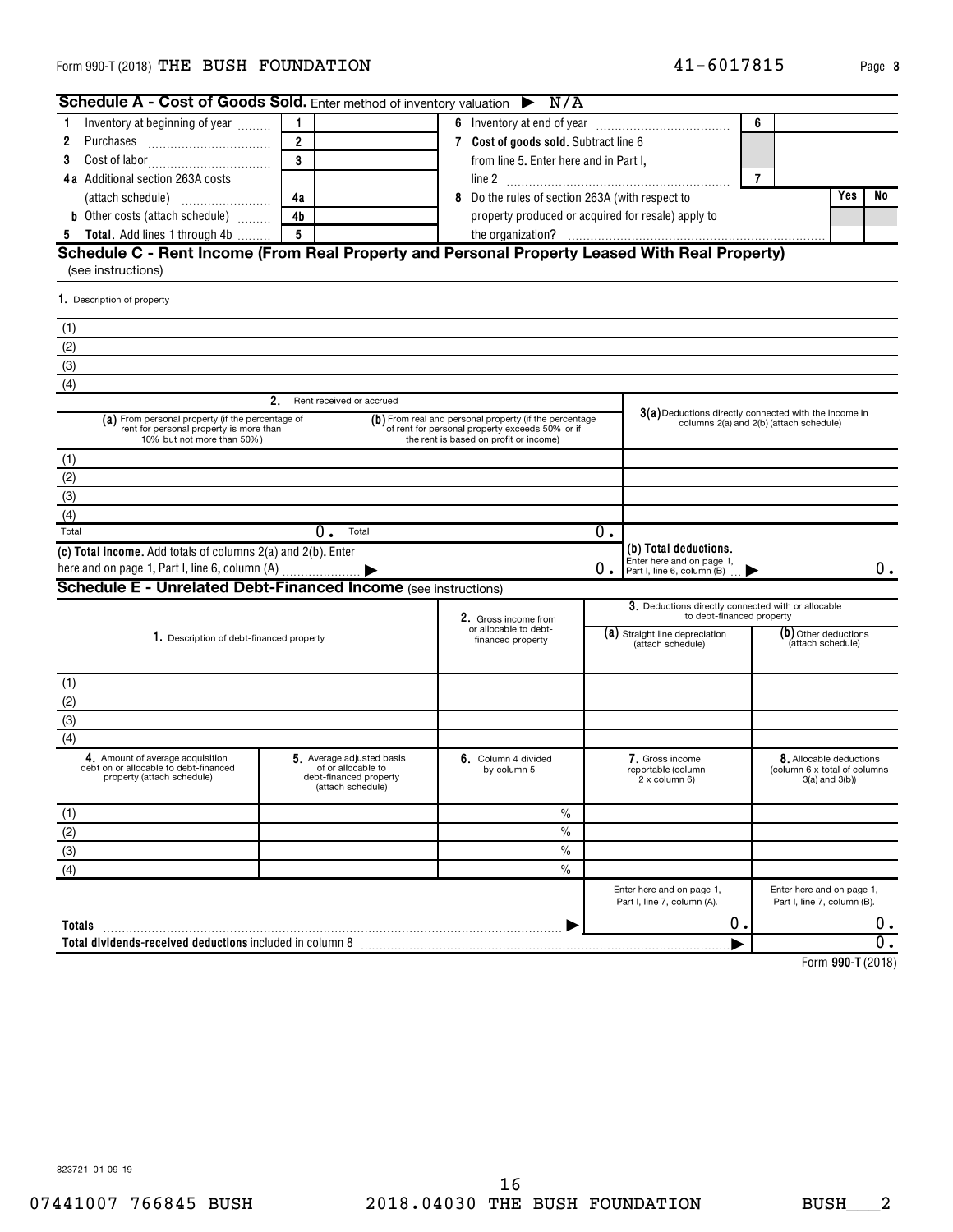| Form 990-T (2018) THE BUSH FOUNDATION                                                                   |                          |                                                                    |                                                                                         |                                |                                                                                                                                       |                                                                      |                                                                                                |                     | $41 - 6017815$                                                                            |                                                               | Page 4                                                                                       |  |  |
|---------------------------------------------------------------------------------------------------------|--------------------------|--------------------------------------------------------------------|-----------------------------------------------------------------------------------------|--------------------------------|---------------------------------------------------------------------------------------------------------------------------------------|----------------------------------------------------------------------|------------------------------------------------------------------------------------------------|---------------------|-------------------------------------------------------------------------------------------|---------------------------------------------------------------|----------------------------------------------------------------------------------------------|--|--|
| Schedule F - Interest, Annuities, Royalties, and Rents From Controlled Organizations (see instructions) |                          |                                                                    |                                                                                         |                                |                                                                                                                                       |                                                                      |                                                                                                |                     |                                                                                           |                                                               |                                                                                              |  |  |
|                                                                                                         |                          |                                                                    |                                                                                         |                                | <b>Exempt Controlled Organizations</b>                                                                                                |                                                                      |                                                                                                |                     |                                                                                           |                                                               |                                                                                              |  |  |
| 1. Name of controlled organization                                                                      |                          | 2. Employer<br>identification<br>number                            |                                                                                         |                                | 3. Net unrelated income<br>(loss) (see instructions)                                                                                  |                                                                      | 4. Total of specified<br>payments made                                                         |                     | 5. Part of column 4 that is<br>included in the controlling<br>organization's gross income |                                                               | 6. Deductions directly<br>connected with income<br>in column 5                               |  |  |
| (1)                                                                                                     |                          |                                                                    |                                                                                         |                                |                                                                                                                                       |                                                                      |                                                                                                |                     |                                                                                           |                                                               |                                                                                              |  |  |
| (2)                                                                                                     |                          |                                                                    |                                                                                         |                                |                                                                                                                                       |                                                                      |                                                                                                |                     |                                                                                           |                                                               |                                                                                              |  |  |
| (3)                                                                                                     |                          |                                                                    |                                                                                         |                                |                                                                                                                                       |                                                                      |                                                                                                |                     |                                                                                           |                                                               |                                                                                              |  |  |
| (4)                                                                                                     |                          |                                                                    |                                                                                         |                                |                                                                                                                                       |                                                                      |                                                                                                |                     |                                                                                           |                                                               |                                                                                              |  |  |
| Nonexempt Controlled Organizations                                                                      |                          |                                                                    |                                                                                         |                                |                                                                                                                                       |                                                                      |                                                                                                |                     |                                                                                           |                                                               |                                                                                              |  |  |
| 7. Taxable Income                                                                                       |                          | 8. Net unrelated income (loss)<br>(see instructions)               |                                                                                         |                                | 9. Total of specified payments<br>made                                                                                                |                                                                      | 10. Part of column 9 that is included<br>in the controlling organization's                     | gross income        |                                                                                           |                                                               | 11. Deductions directly connected<br>with income in column 10                                |  |  |
| (1)                                                                                                     |                          |                                                                    |                                                                                         |                                |                                                                                                                                       |                                                                      |                                                                                                |                     |                                                                                           |                                                               |                                                                                              |  |  |
| (2)                                                                                                     |                          |                                                                    |                                                                                         |                                |                                                                                                                                       |                                                                      |                                                                                                |                     |                                                                                           |                                                               |                                                                                              |  |  |
| (3)                                                                                                     |                          |                                                                    |                                                                                         |                                |                                                                                                                                       |                                                                      |                                                                                                |                     |                                                                                           |                                                               |                                                                                              |  |  |
| (4)                                                                                                     |                          |                                                                    |                                                                                         |                                |                                                                                                                                       |                                                                      |                                                                                                |                     |                                                                                           |                                                               |                                                                                              |  |  |
|                                                                                                         |                          |                                                                    |                                                                                         |                                |                                                                                                                                       |                                                                      | Add columns 5 and 10.<br>Enter here and on page 1, Part I,                                     | line 8, column (A). |                                                                                           |                                                               | Add columns 6 and 11.<br>Enter here and on page 1, Part I,<br>line 8, column (B).            |  |  |
| Totals                                                                                                  |                          |                                                                    |                                                                                         |                                |                                                                                                                                       |                                                                      |                                                                                                |                     | о.                                                                                        |                                                               | $0$ .                                                                                        |  |  |
| Schedule G - Investment Income of a Section 501(c)(7), (9), or (17) Organization                        |                          |                                                                    |                                                                                         |                                |                                                                                                                                       |                                                                      |                                                                                                |                     |                                                                                           |                                                               |                                                                                              |  |  |
|                                                                                                         | (see instructions)       |                                                                    |                                                                                         |                                |                                                                                                                                       |                                                                      |                                                                                                |                     |                                                                                           |                                                               |                                                                                              |  |  |
|                                                                                                         | 1. Description of income |                                                                    |                                                                                         |                                | 2. Amount of income                                                                                                                   |                                                                      | 3. Deductions<br>4. Set-asides<br>directly connected<br>(attach schedule)<br>(attach schedule) |                     |                                                                                           | 5. Total deductions<br>and set-asides<br>(col. 3 plus col. 4) |                                                                                              |  |  |
| (1)                                                                                                     |                          |                                                                    |                                                                                         |                                |                                                                                                                                       |                                                                      |                                                                                                |                     |                                                                                           |                                                               |                                                                                              |  |  |
| (2)                                                                                                     |                          |                                                                    |                                                                                         |                                |                                                                                                                                       |                                                                      |                                                                                                |                     |                                                                                           |                                                               |                                                                                              |  |  |
| $\overline{3}$                                                                                          |                          |                                                                    |                                                                                         |                                |                                                                                                                                       |                                                                      |                                                                                                |                     |                                                                                           |                                                               |                                                                                              |  |  |
| (4)                                                                                                     |                          |                                                                    |                                                                                         |                                |                                                                                                                                       |                                                                      |                                                                                                |                     |                                                                                           |                                                               |                                                                                              |  |  |
|                                                                                                         |                          |                                                                    |                                                                                         |                                | Enter here and on page 1,<br>Part I, line 9, column (A).                                                                              |                                                                      |                                                                                                |                     |                                                                                           |                                                               | Enter here and on page 1,<br>Part I, line 9, column (B).                                     |  |  |
| Totals                                                                                                  |                          |                                                                    |                                                                                         |                                |                                                                                                                                       | о.                                                                   |                                                                                                |                     |                                                                                           |                                                               | 0.                                                                                           |  |  |
| Schedule I - Exploited Exempt Activity Income, Other Than Advertising Income<br>(see instructions)      |                          |                                                                    |                                                                                         |                                |                                                                                                                                       |                                                                      |                                                                                                |                     |                                                                                           |                                                               |                                                                                              |  |  |
| 1. Description of<br>exploited activity                                                                 |                          | 2. Gross<br>unrelated business<br>income from<br>trade or business | 3. Expenses<br>directly connected<br>with production<br>of unrelated<br>business income |                                | 4. Net income (loss)<br>from unrelated trade or<br>business (column 2<br>minus column 3). If a<br>gain, compute cols. 5<br>through 7. |                                                                      | 5. Gross income<br>from activity that<br>is not unrelated<br>business income                   |                     | 6. Expenses<br>attributable to<br>column 5                                                |                                                               | I. Excess exempt<br>expenses (column<br>6 minus column 5,<br>but not more than<br>column 4). |  |  |
| (1)                                                                                                     |                          |                                                                    |                                                                                         |                                |                                                                                                                                       |                                                                      |                                                                                                |                     |                                                                                           |                                                               |                                                                                              |  |  |
|                                                                                                         |                          |                                                                    |                                                                                         |                                |                                                                                                                                       |                                                                      |                                                                                                |                     |                                                                                           |                                                               |                                                                                              |  |  |
| $\frac{(2)}{(3)}$                                                                                       |                          |                                                                    |                                                                                         |                                |                                                                                                                                       |                                                                      |                                                                                                |                     |                                                                                           |                                                               |                                                                                              |  |  |
| $\overline{(4)}$                                                                                        |                          |                                                                    |                                                                                         |                                |                                                                                                                                       |                                                                      |                                                                                                |                     |                                                                                           |                                                               |                                                                                              |  |  |
|                                                                                                         |                          | Enter here and on<br>page 1, Part I,<br>line 10, col. (A).         | Enter here and on<br>page 1, Part I,<br>line 10, col. (B).                              |                                |                                                                                                                                       |                                                                      |                                                                                                |                     |                                                                                           |                                                               | Enter here and<br>on page 1,<br>Part II, line 26.                                            |  |  |
| Totals                                                                                                  |                          | 0.                                                                 |                                                                                         | 0.                             |                                                                                                                                       |                                                                      |                                                                                                |                     |                                                                                           |                                                               | $0$ .                                                                                        |  |  |
| <b>Schedule J - Advertising Income</b> (see instructions)                                               |                          |                                                                    |                                                                                         |                                |                                                                                                                                       |                                                                      |                                                                                                |                     |                                                                                           |                                                               |                                                                                              |  |  |
| Income From Periodicals Reported on a Consolidated Basis<br>Part I                                      |                          |                                                                    |                                                                                         |                                |                                                                                                                                       |                                                                      |                                                                                                |                     |                                                                                           |                                                               |                                                                                              |  |  |
| 1. Name of periodical                                                                                   |                          | 2. Gross<br>advertising<br>income                                  |                                                                                         | 3. Direct<br>advertising costs | col. 3). If a gain, compute                                                                                                           | 4. Advertising gain<br>or (loss) (col. 2 minus<br>cols. 5 through 7. | 5. Circulation<br>income                                                                       |                     | 6. Readership<br>costs                                                                    |                                                               | 7. Excess readership<br>costs (column 6 minus<br>column 5, but not more<br>than column 4).   |  |  |
| (1)                                                                                                     |                          |                                                                    |                                                                                         |                                |                                                                                                                                       |                                                                      |                                                                                                |                     |                                                                                           |                                                               |                                                                                              |  |  |
| $\overline{(2)}$                                                                                        |                          |                                                                    |                                                                                         |                                |                                                                                                                                       |                                                                      |                                                                                                |                     |                                                                                           |                                                               |                                                                                              |  |  |
| $\overline{(3)}$                                                                                        |                          |                                                                    |                                                                                         |                                |                                                                                                                                       |                                                                      |                                                                                                |                     |                                                                                           |                                                               |                                                                                              |  |  |
| $\overline{(4)}$                                                                                        |                          |                                                                    |                                                                                         |                                |                                                                                                                                       |                                                                      |                                                                                                |                     |                                                                                           |                                                               |                                                                                              |  |  |

Form (2018) **990-T** 0. 0. 0. 0.

823731 01-09-19

**Totals** (carry to Part II, line  $(5)$ )  $\ldots$ .

 $\blacktriangleright$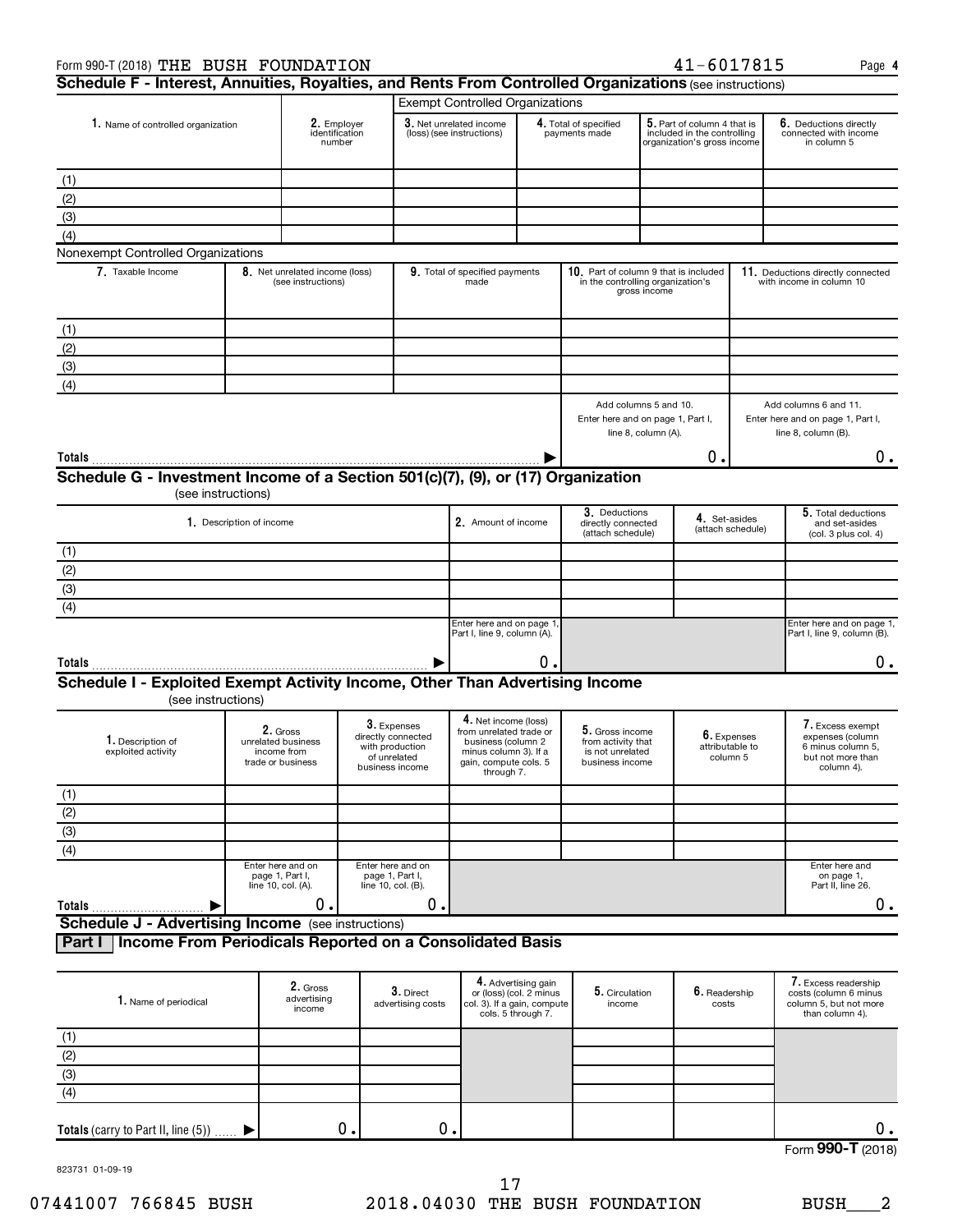## Form 990-T (2018) Page THE BUSH FOUNDATION 41-6017815

 $6.$  Readership costs

Part II | Income From Periodicals Reported on a Separate Basis (For each periodical listed in Part II, fill in columns 2 through 7 on a line-by-line basis.)

**2.** Gross<br>advertising<br>income 3. Direct advertising costs Advertising gain or (loss) (col. 2 minus col. 3). If a gain, compute cols. 5 through 7. 5. Circulation income 1. Name of periodical **2.** Gross **2. 3.** Direct **4.** Advertising gain **5.** Circulation **6.** Readership **3.** Direct or (loss) (col. 2 minus **5.** Circulation **6.** Readership cost (1)

| (1)                                                                               |                                                            |                                                            |          |                                              |          |                                                       |  |
|-----------------------------------------------------------------------------------|------------------------------------------------------------|------------------------------------------------------------|----------|----------------------------------------------|----------|-------------------------------------------------------|--|
| (2)                                                                               |                                                            |                                                            |          |                                              |          |                                                       |  |
| (3)                                                                               |                                                            |                                                            |          |                                              |          |                                                       |  |
| (4)                                                                               |                                                            |                                                            |          |                                              |          |                                                       |  |
| <b>Totals from Part I</b>                                                         | 0.                                                         | 0.                                                         |          |                                              |          | υ.                                                    |  |
|                                                                                   | Enter here and on<br>page 1, Part I,<br>line 11, col. (A). | Enter here and on<br>page 1, Part I,<br>line 11, col. (B). |          |                                              |          | Enter here and<br>on page 1,<br>Part II, line 27.     |  |
| Totals, Part II (lines 1-5)  ▶                                                    | 0.                                                         | о.                                                         |          |                                              |          | υ.                                                    |  |
| Schedule K - Compensation of Officers, Directors, and Trustees (see instructions) |                                                            |                                                            |          |                                              |          |                                                       |  |
| 1. Name                                                                           |                                                            |                                                            | 2. Title | 3. Percent of<br>time devoted to<br>business |          | 4. Compensation attributable<br>to unrelated business |  |
| $(1)$ GREG KEANE                                                                  |                                                            | <b>CFO</b>                                                 |          |                                              | .80%     | 2,055.                                                |  |
| (2)                                                                               |                                                            |                                                            |          |                                              | $\Omega$ |                                                       |  |
| (3)                                                                               |                                                            |                                                            |          |                                              | $\%$     |                                                       |  |
| (4)                                                                               |                                                            |                                                            |          |                                              | $\%$     |                                                       |  |
| Total. Enter here and on page 1, Part II, line 14                                 |                                                            |                                                            |          |                                              |          | 2,055.                                                |  |
|                                                                                   |                                                            |                                                            |          |                                              |          |                                                       |  |

**990-T**  Form (2018)

823732 01-09-19

7. Excess readership costs (column 6 minus column 5, but not more than column 4).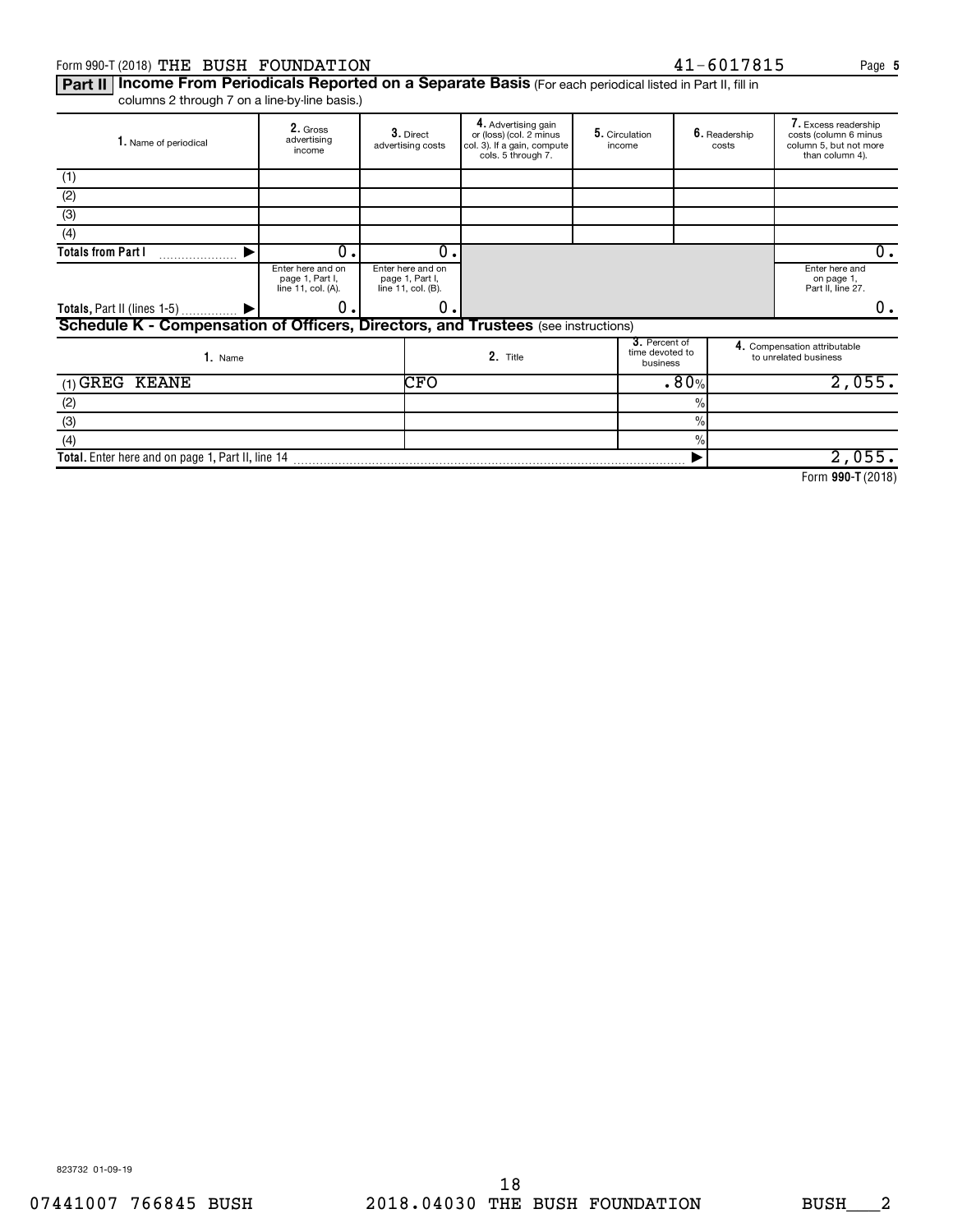## ~~~~~~~~~~~~~~~~~~~~~~~~~~~~~~~~~~~~~~~~~~~~~~~~~~~~~~~~~~~~~~~~~~~~~~~~~~~~~~ FORM 990-T DESCRIPTION OF ORGANIZATION'S PRIMARY UNRELATED STATEMENT 1 BUSINESS ACTIVITY }}}}}}}}}}}}}}}}}}}}}}}}}}}}}}}}}}}}}}}}}}}}}}}}}}}}}}}}}}}}}}}}}}}}}}}}}}}}}}

}}}}}}}}}}}}}}}}}}} }}}}}}}}}}

## INVESTMENT PARTNERSHIP INTERESTS PASSTHROUGH OF UNRELATED BUSINESS INCOME.

TO FORM 990-T, PAGE 1

| FORM 990-T<br>INCOME (LOSS) FROM PARTNERSHIPS                                                                                                                                                                                                                                                                                                                                                                                              | $\overline{a}$<br><b>STATEMENT</b>                    |
|--------------------------------------------------------------------------------------------------------------------------------------------------------------------------------------------------------------------------------------------------------------------------------------------------------------------------------------------------------------------------------------------------------------------------------------------|-------------------------------------------------------|
| DESCRIPTION                                                                                                                                                                                                                                                                                                                                                                                                                                | NET INCOME<br>OR (LOSS)                               |
| WALTON STREET REAL ESTATE FUND VII, L.P. - ORDINARY<br>BUSINESS INCOME (LOSS)<br>HARBOURVEST PARTNERS VII - VENTURE PARTNERSHIP F -<br>ORDINARY BUSINESS INCOME<br>WALTON STREET REAL ESTATE FUND V, L.P. - ORDINARY BUSINESS<br>INCOME (LOSS)<br>WALTON STREET REAL ESTATE FUND IV, L.P. - ORDINARY<br>BUSINESS INCOME (LOSS)<br>TA XII-A LP - ORDINARY BUSINESS INCOME (LOSS)<br>HARBOURVEST PARTNERS VII - BUYOUT PARTNERSHIP FUND LP - | 419,013.<br>1,963.<br>115,857.<br>$-4,055.$<br>5,554. |
| ORDINARY BUSINESS IN<br>NORTH SKY VENTURE FUND II - ORDINARY BUSINESS INCOME<br>(LOSS)<br>NORTH SKY LBO FUND II LP - ORDINARY BUSINESS INCOME (LOSS)<br>SEQUOIA CAPITAL GROWTH III LP - ORDINARY BUSINESS INCOME<br>(LOSS)                                                                                                                                                                                                                 | 6,934.<br>1,264.<br>$-16.$<br>1,580.                  |
| SQUARE MILE III TE LP - ORDINARY BUSINESS INCOME (LOSS)<br>WALTON STREET REAL ESTATE FUND VI, L.P. - ORDINARY<br>BUSINESS INCOME (LOSS)<br>ADVENT INTERNATIONAL GPE VIII-B LP - ORDINARY BUSINESS<br>INCOME (LOSS)<br>GARRISON SPECIAL OPPORTUNITES INSTITUTIONAL FUND LP -                                                                                                                                                                | 62,883.<br>116,790.<br>$-3,325.$                      |
| ORDINARY BUSINESS INCO<br>STEPSTONE III - ORDINARY BUSINESS INCOME (LOSS)<br>ENCAP ENERGY CAPITAL FUND X LP - ORDINARY BUSINESS INCOME<br>(LOSS)<br>QUANTUM ENERGY PARTNERS V, LP - ORDINARY BUSINESS INCOME                                                                                                                                                                                                                               | $-708,965.$<br>3,154.<br>$-1,654,123.$                |
| (LOSS)<br>RESOURCE LAND FUND IV, LLC - ORDINARY BUSINESS INCOME<br>(LOSS)<br>SIGULER GUFF DISTRESSED OPPORTUNITIES FUND II, L -<br>ORDINARY BUSINESS INCOME<br>ENCAP FLATROCK MIDSTREAM III LP - ORDINARY BUSINESS INCOME                                                                                                                                                                                                                  | 203,949.<br>$-7,816.$<br>621.                         |
| (LOSS)<br>RESOURCE LAND FUND V, LLC - ORDINARY BUSINESS INCOME<br>(LOSS)<br>ONE ROCK CAPITAL PARTNERS LP - ORDINARY BUSINESS INCOME<br>(Loss)                                                                                                                                                                                                                                                                                              | $-988,518.$<br>$-12,011.$<br>40,197.                  |